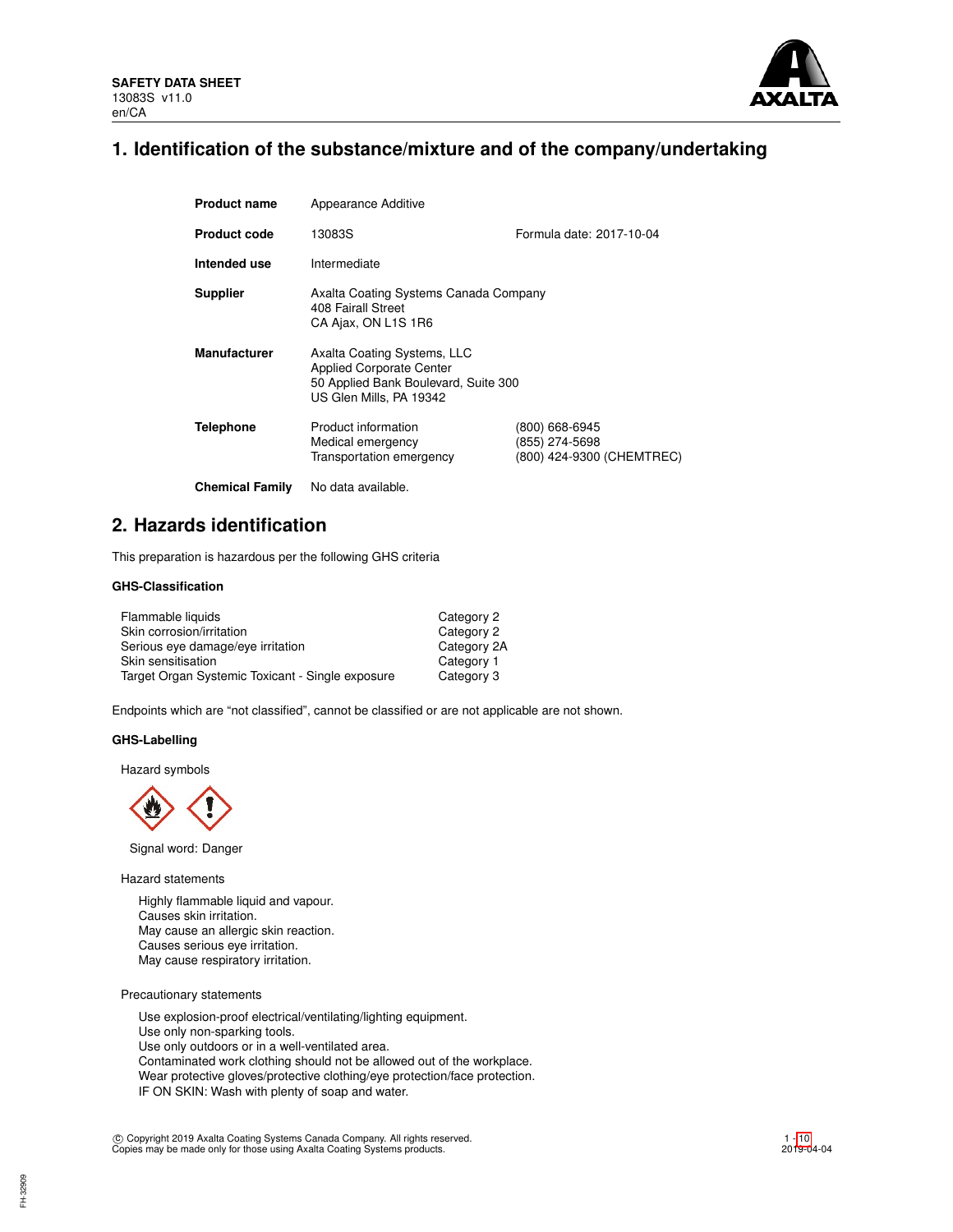

IF INHALED: Remove person to fresh air and keep comfortable for breathing. IF IN EYES: Rinse cautiously with water for several minutes. Remove contact lenses, if present and easy to do. Continue rinsing. Specific treatment (see supplemental first aid instructions on this label). If skin irritation or rash occurs: Get medical advice/ attention. If eye irritation persists: Get medical advice/ attention. Store in a well-ventilated place. Keep container tightly closed. Store locked up. Dispose of contents/container in accordance with local regulations. Keep away from heat, hot surfaces, sparks, open flames and other ignition sources. No smoking. Ground and bond container and receiving equipment. Take action to prevent static discharges. Avoid breathing dust/ fume/ gas/ mist/ vapours/ spray. IF ON SKIN (or hair): Take off immediately all contaminated clothing. Rinse skin with water or shower. IF exposed or concerned: Call a POISON CENTER/doctor. Take off immediately all contaminated clothing and wash it before reuse.

## **Other hazards which do not result in classification**

Intentional misuse by deliberately concentrating and inhaling the contents may be harmful or fatal.

**The following percentage of the mixture consists of ingredient(s) with unknown acute toxicity:** 0 %

# **3. Composition/information on ingredients**

Mixture of synthetic resins and solvents

### **Components**

| CAS-No.     | Chemical name                                                          | Concentration |
|-------------|------------------------------------------------------------------------|---------------|
| $98-56-6$   | 4-chlorobenzotrifluoride                                               | $30 - 60%$    |
| 41556-26-7  | Bis(1,2,2,6,6-pentamethyl-4-piperidinyl)<br>seba-<br>cate              | $10 - 30%$    |
| 127519-17-9 | Substituted benzotriazole                                              | $5 - 10%$     |
| 67-64-1     | Acetone                                                                | $3 - 7%$      |
| 1445-45-0   | Trimethyl orthoacetate                                                 | $3 - 7%$      |
| 82919-37-7  | Decanedioic acid, methyl 1,2,2,6,6-pentamethyl-<br>4-piperidinyl ester | 1 - 5%        |
| 141-78-6    | Ethyl acetate                                                          | $0.5 - 1.5%$  |

Actual concentration ranges withheld as a trade secret. Non-regulated ingredients 10 - 20%

# **4. First aid measures**

#### **Eye contact**

Remove contact lenses. Irrigate copiously with clean, fresh water for at least 15 minutes, holding the eyelids apart. Seek medical advice.

## **Skin contact**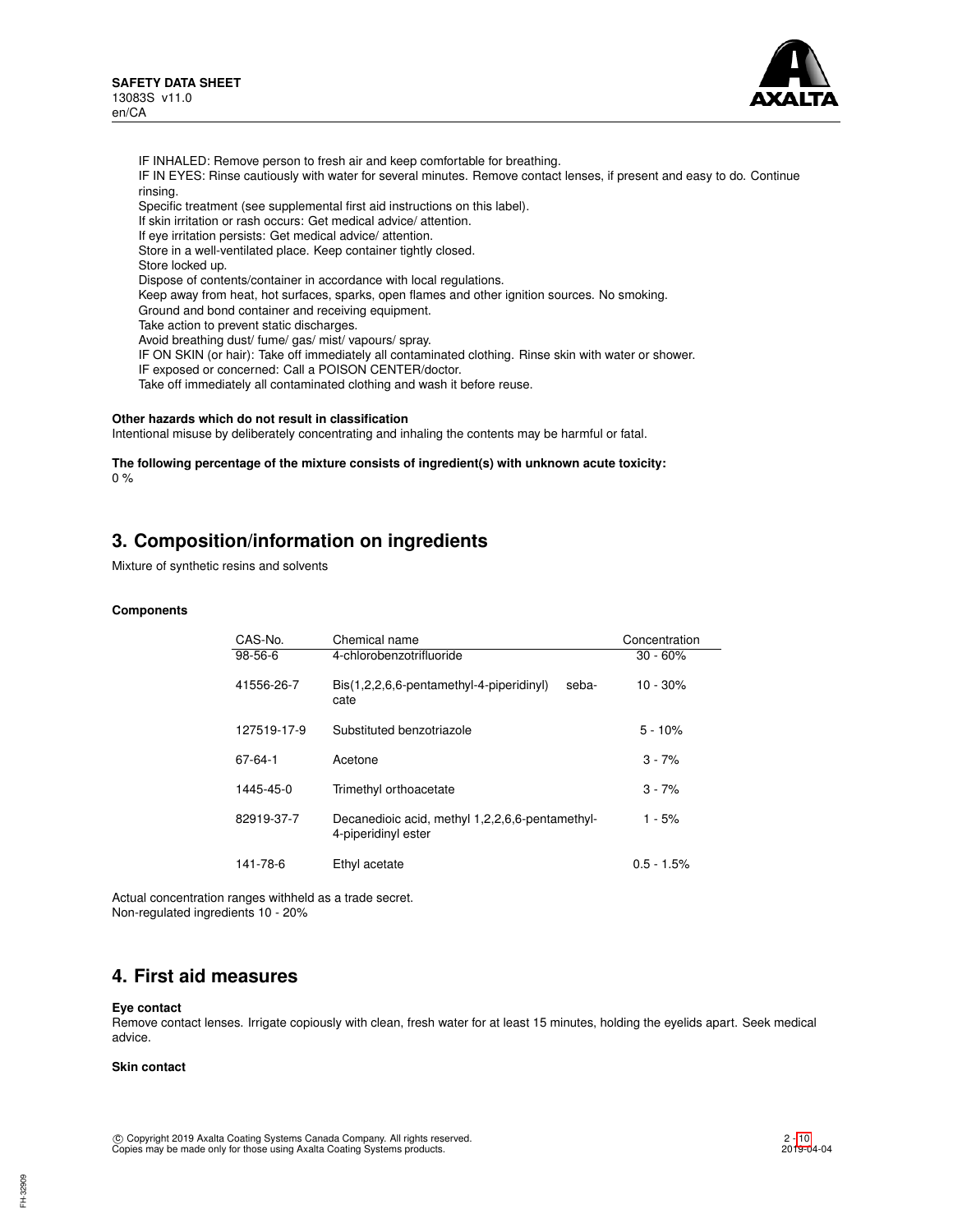

Do NOT use solvents or thinners. Take off all contaminated clothing immediately. Wash skin thoroughly with soap and water or use recognized skin cleanser. If skin irritation persists, call a physician.

#### **Inhalation**

Avoid inhalation of vapour or mist. Move to fresh air in case of accidental inhalation of vapours. If breathing is irregular or stopped, administer artificial respiration. If unconscious place in recovery position and seek medical advice. If symptoms persist, call a physician.

### **Ingestion**

If swallowed, seek medical advice immediately and show this safety data sheet (SDS) or product label. Do NOT induce vomiting. Keep at rest.

### **Most Important Symptoms/effects, acute and delayed**

#### **Inhalation**

May cause nose and throat irritation. May cause nervous system depression characterized by the following progressive steps: headache, dizziness, nausea, staggering gait, confusion, unconsciousness. Reports have associated repeated and prolonged overexposure to solvents with permanent brain and nervous system damage.

### **Ingestion**

May result in gastrointestinal distress.

#### **Skin or eye contact**

May cause irritation or burning of the eyes. Repeated or prolonged liquid contact may cause skin irritation with discomfort and dermatitis.

## **Indication of Immediate medical attention and special treatment needed if necessary**

No data available on the product. See section 3 and 11 for hazardous ingredients found in the product.

# **5. Firefighting measures**

### **Suitable extinguishing media**

Universal aqueous film-forming foam, Carbon dioxide (CO2), Dry chemical

### **Extinguishing media which shall not be used for safety reasons**

High volume water jet

### **Hazardous combustion products**

CO, CO2, smoke, and oxides of any heavy metals that are reported in "Composition, Information on Ingredients" section.

### **Fire and Explosion Hazards**

Flammable liquid. Vapor/air mixture will burn when an ignition source is present.

### **Special Protective Equipment and Fire Fighting Procedures**

Full protective flameproof clothing should be worn as appropriate. Wear self-contained breathing apparatus for firefighting if necessary. In the event of fire, cool tanks with water spray. Do not allow run-off from fire fighting to enter public sewer systems or public waterways.

# **6. Accidental release measures**

### **Procedures for cleaning up spills or leaks**

Ventilate area. Remove sources of ignition. Prevent skin and eye contact and breathing of vapor. Wear a properly fitted air-purifying respirator with organic vapor cartridges (NIOSH approved TC-23C), eye protection, gloves and protective clothing. Confine, remove with inert absorbent, and dispose of properly.

### **Environmental precautions**

Do not let product enter drains. Notify the respective authorities in accordance with local law in the case of contamination of rivers, lakes or waste water systems.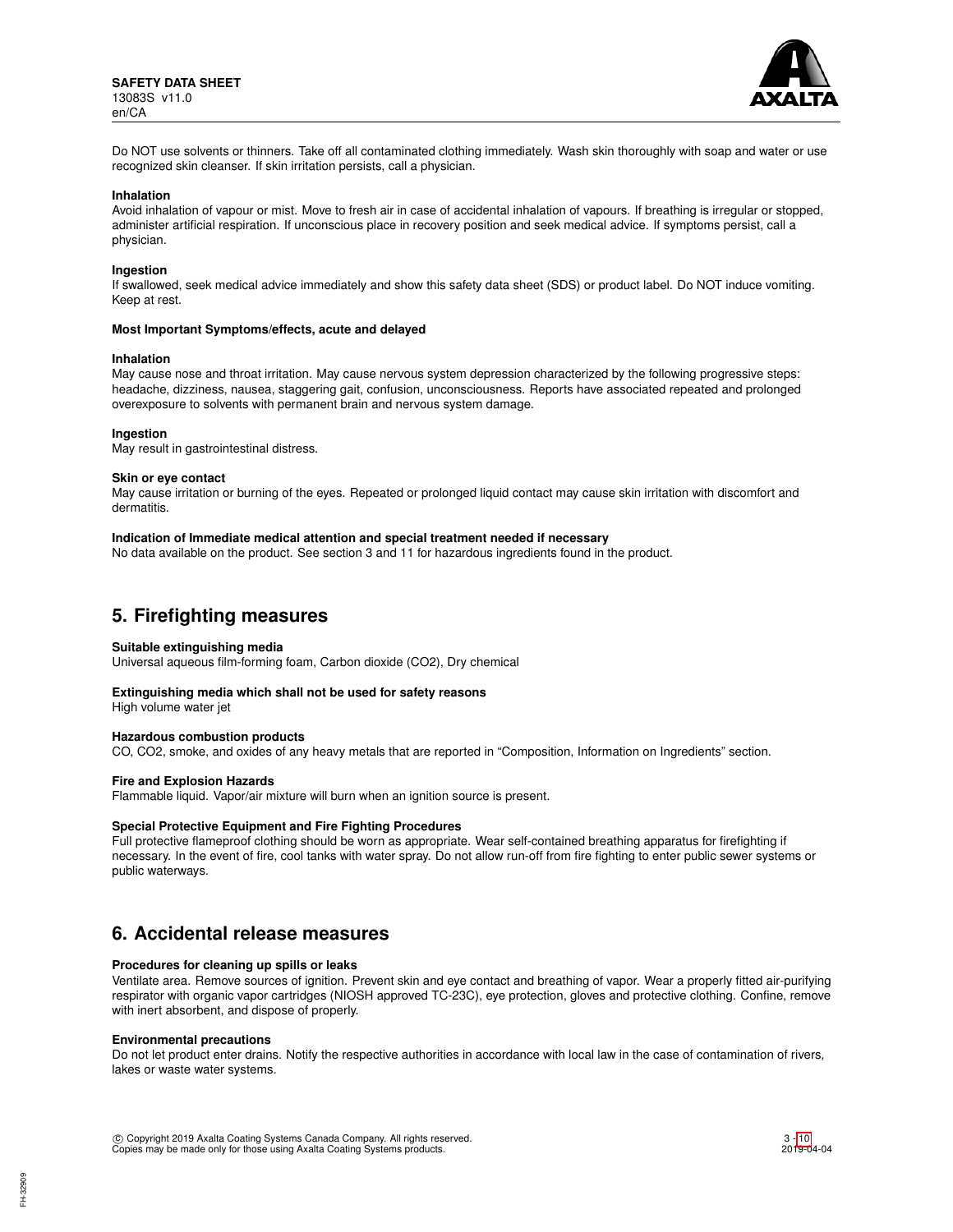

# **7. Handling and storage**

## **Precautions for safe handling**

Observe label precautions. Keep away from heat, sparks, flame, static discharge and other sources of ignition. VAPORS MAY CAUSE FLASH FIRE. Close container after each use. Ground containers when pouring. Do not transfer contents to bottles or unlabeled containers. Wash thoroughly after handling and before eating or smoking. Do not store above 49 °C (120 °F). If material is a coating: do not sand, flame cut, braze or weld dry coating without a NIOSH approved air purifying respirator with particulate filters or appropriate ventilation , and gloves. Combustible dust clouds may be created where operations produce fine material (dust). Avoid formation of significant deposits of material as they may become airborne and form combustible dust clouds. Build up of fine material should be cleaned using gentle sweeping or vacuuming in accordance with best practices. Cleaning methods (e.g. compressed air) which can generate potentially combustible dust clouds should not be used. During baking at temperatures above 400℃, small amounts of hydrogen fluoride can be evolved; these amounts increase as temperatures increase. Hydrogen fluoride vapours are very toxic and cause skin and eye irritation. Above 430℃ an explosive reaction may occur if finely divided fluorocarbon comes into contact with metal powder (aluminium or magnesium). Operations such as grinding, buffing or grit blasting may generate such mixtures. Avoid any dust buildup with fluorocarbons and metal mixtures.

## **Advice on protection against fire and explosion**

Solvent vapours are heavier than air and may spread along floors. Vapors may form explosive mixtures with air and will burn when an ignition source is present. Always keep in containers of same material as the original one. Never use pressure to empty container: container is not a pressure vessel. The accumulation of contaminated rags may result in spontaneous combustion. Good housekeeping standards and regular safe removal of waste materials will minimize the risks of spontaneous combustion and other fire hazards.

### **Storage**

## **Requirements for storage areas and containers**

Observe label precautions. Store in a dry, well ventilated place away from sources of heat, ignition and direct sunlight. No smoking. Prevent unauthorized access. Containers which are opened must be carefully resealed and kept upright to prevent leakage.

## **Advice on common storage**

Store separately from oxidizing agents and strongly alkaline and strongly acidic materials.

# **8. Exposure controls/personal protection**

## **Engineering controls and work practices**

Provide adequate ventilation.This should be achieved by a good general extraction and -if practically feasible- by the use of a local exhaust ventilation.If these are not sufficient to maintain concentrations of particulates and solvent vapour below the OEL, suitable respiratory protection must be worn.

## **National occupational exposure limits**

| CAS-No.     | Chemical name             | Source Time                             | Type                                    | Value<br>Note                     |
|-------------|---------------------------|-----------------------------------------|-----------------------------------------|-----------------------------------|
| 127519-17-9 | Substituted benzotriazole | Supplier <sub>8</sub> hr                | <b>TWA</b>                              | $4 \,\mathrm{mq/m}$ 3             |
| 67-64-1     | Acetone                   | ACGIH 15 min<br>ACGIH 8 hr<br>OSHA 8 hr | <b>STEL</b><br><b>TWA</b><br><b>TWA</b> | 750 ppm<br>500 ppm<br>$1,000$ ppm |
| 141-78-6    | Ethyl acetate             | ACGIH 8 hr<br>OSHA 8 hr                 | <b>TWA</b><br><b>TWA</b>                | $400$ ppm<br>$400$ ppm            |
| Glossary    |                           |                                         |                                         |                                   |

CEIL Ceiling exposure limit

STEL Short term exposure limit<br>TWA Time weighted average

Time weighted average

TWAE Time-Weighted Average

### **Protective equipment**

Personal protective equipment should be worn to prevent contact with eyes, skin or clothing.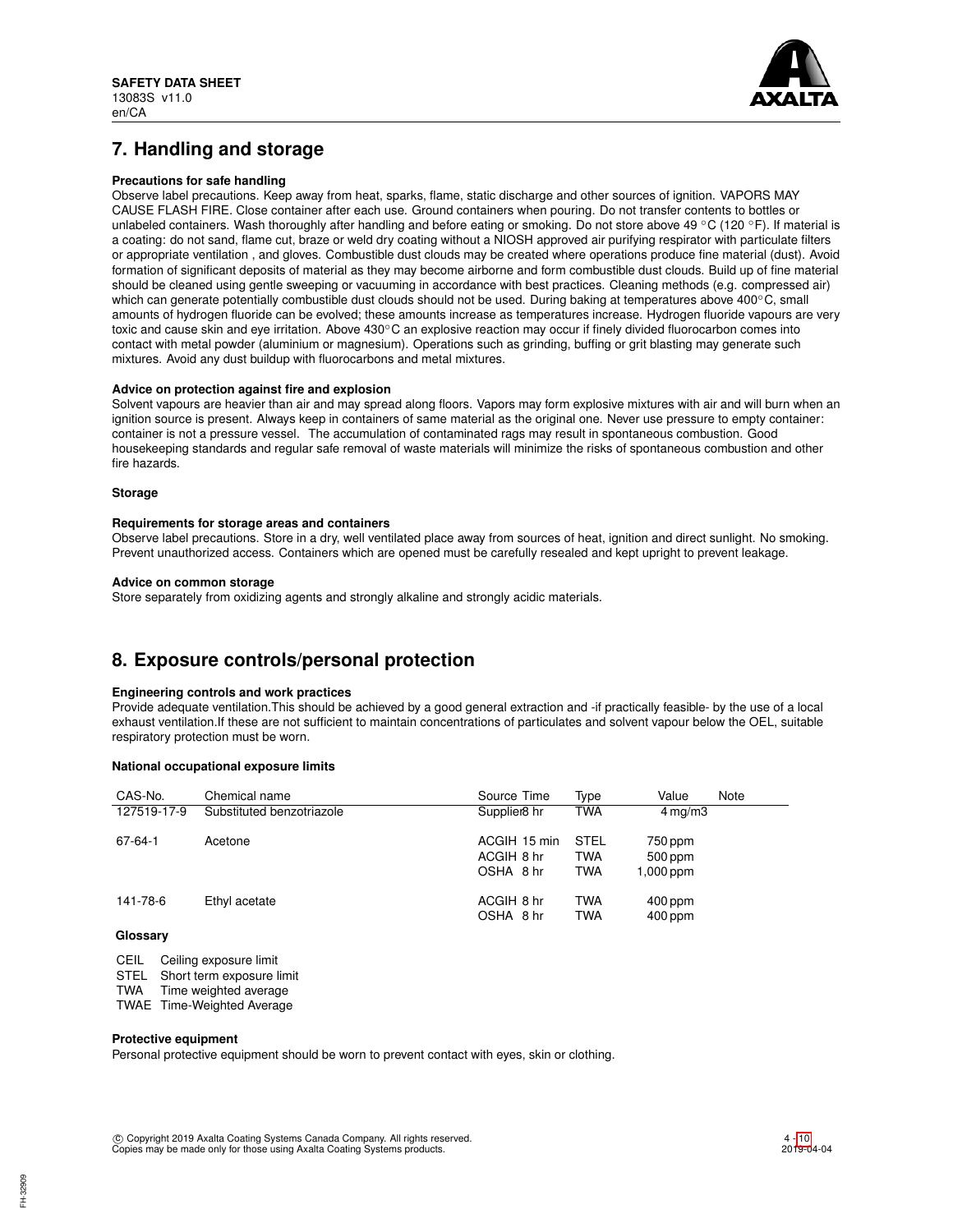

## **Respiratory protection**

Do not breathe vapors or mists. Wear a properly fitted air-purifying respirator with organic vapor cartridges (NIOSH approved TC-23C) and particulate filter (NIOSH TC-84A) during application and until all vapors and spray mists are exhausted. In confined spaces, or in situations where continuous spray operations are typical, or if proper air-purifying respirator fit is not possible, wear a positive pressure, supplied-air respirator (NIOSH TC-19C). In all cases, follow respirator manufacturer's directions for respirator use. Do not permit anyone without protection in the painting area.

## **Eye protection**

Desirable in all industrial situations. Goggles are preferred to prevent eye irritation. If safety glasses are substituted, include splash guard or side shields.

### **Skin and body protection**

Neoprene gloves and coveralls are recommended.

### **Hygiene measures**

Wash skin thoroughly with soap and water or use recognized skin cleanser. Do NOT use solvents or thinners.

### **Environmental exposure controls**

Do not let product enter drains.

# **9. Physical and chemical properties**

### **Appearance**

**Form:** liquid **Colour:** clear

| Flash point                                  | $2^{\circ}C$          |                  |
|----------------------------------------------|-----------------------|------------------|
| Lower Explosive Limit                        | 0.9%                  |                  |
| Upper Explosive Limit                        | 24%                   |                  |
| Evaporation rate                             | Slower than Ether     |                  |
| Vapor pressure of principal solvent          | 20.8 hPa              |                  |
| Solubility of Solvent In Water               | moderate              |                  |
| Vapor density of principal solvent (Air = 1) | 6.24                  |                  |
| Approx. Boiling Range                        | 56 °C                 |                  |
| Approx. Freezing Range                       | $-95 - -29\text{ °C}$ |                  |
| Gallon Weight (lbs/gal)                      | 9.28                  |                  |
| <b>Specific Gravity</b>                      | 1.11                  |                  |
| Percent Volatile By Volume                   | 55.62%                |                  |
| Percent Volatile By Weight                   | 58.56%                |                  |
| Percent Solids By Volume                     | 44.38%                |                  |
| Percent Solids By Weight                     | 41.44%                |                  |
| pH (waterborne systems only)                 | Not applicable        |                  |
| Partition coefficient: n-octanol/water       | No data available     |                  |
| Ignition temperature                         | 240 °C                | <b>DIN 51794</b> |
| Decomposition temperature                    | Not applicable.       |                  |
| Viscosity (23 $\rm ^{\circ}C)$               | Not applicable.       | ISO 2431-1993    |

# **10. Stability and reactivity**

### **Stability**

Stable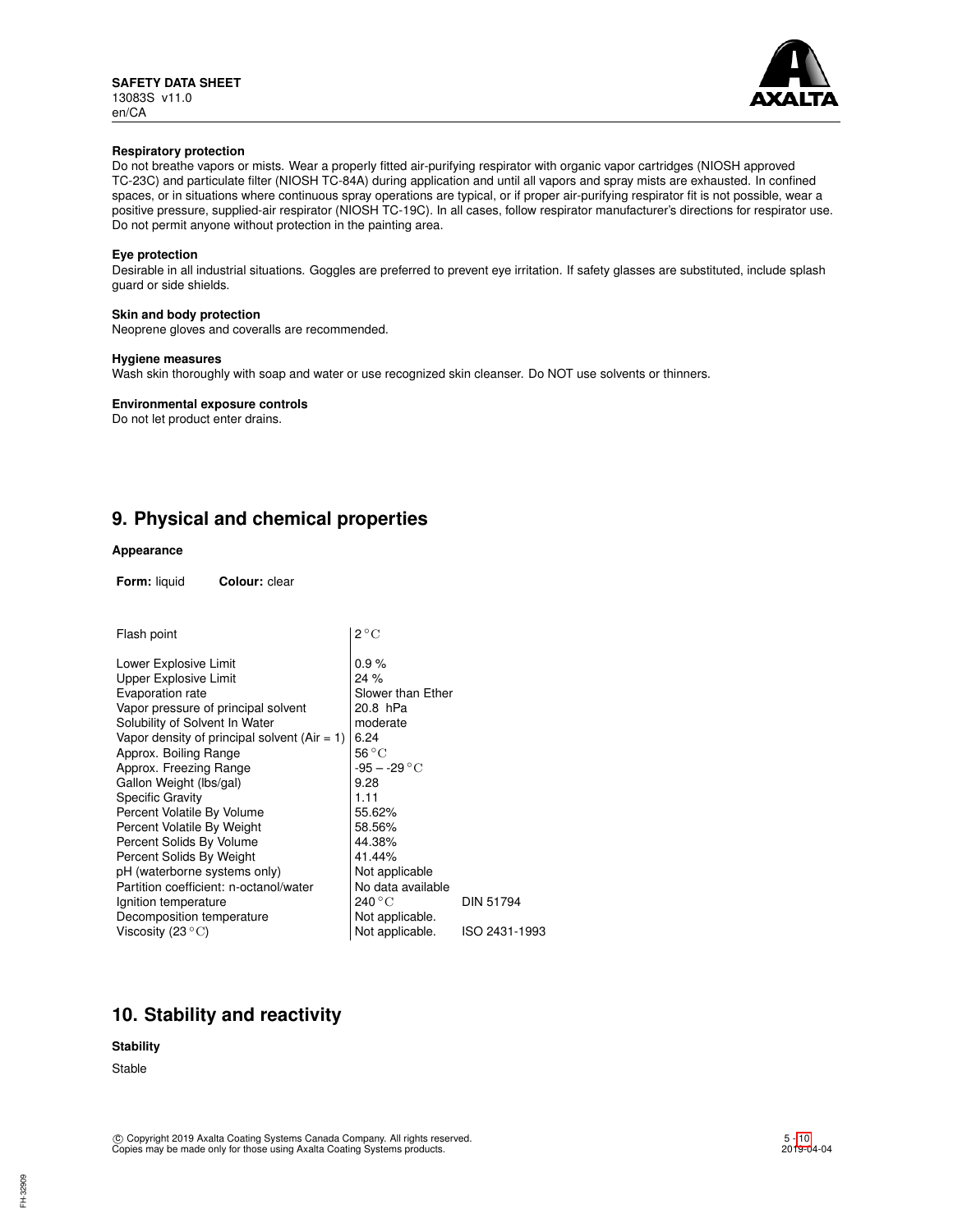

# **Conditions to avoid**

Stable under recommended storage and handling conditions (see section 7).

## **Materials to avoid**

None reasonably foreseeable.

## **Hazardous decomposition products**

In the event of fire Carbon monoxide, fluorinated hydrocarbons, hydrogen fluoride, nitrogen oxides may be formed.

### **Hazardous Polymerization**

Will not occur.

## **Sensitivity to Static Discharge**

Solvent vapors in air may explode if static grounding and bonding is not used during transfer of this product.

## **Sensitivity to Mechanical Impact**

None known.

# **11. Toxicological information**

### **Information on likely routes of exposure**

### **Inhalation**

May cause nose and throat irritation. May cause nervous system depression characterized by the following progressive steps: headache, dizziness, nausea, staggering gait, confusion, unconsciousness. Reports have associated repeated and prolonged overexposure to solvents with permanent brain and nervous system damage. The thermal decomposition vapours of fluorinated polymers may cause polymer fume fever with flu-like symptoms in humans, especially when smoking contaminated tobacco.

### **Ingestion**

May result in gastrointestinal distress.

### **Skin or eye contact**

May cause irritation or burning of the eyes. Repeated or prolonged liquid contact may cause skin irritation with discomfort and dermatitis.

### **Delayed and immediate effects and also chronic effects from short and long term exposure:**

**Acute oral toxicity** not hazardous

**Acute dermal toxicity** not hazardous

**Acute inhalation toxicity** Not classified according to GHS criteria

% of unknown composition: 0 %

### **Skin corrosion/irritation**

| 4-chlorobenzotrifluoride Category 2 |            |
|-------------------------------------|------------|
| Acetone                             | Category 3 |
| Trimethyl orthoacetate              | Category 2 |
| Ethyl acetate                       | Category 3 |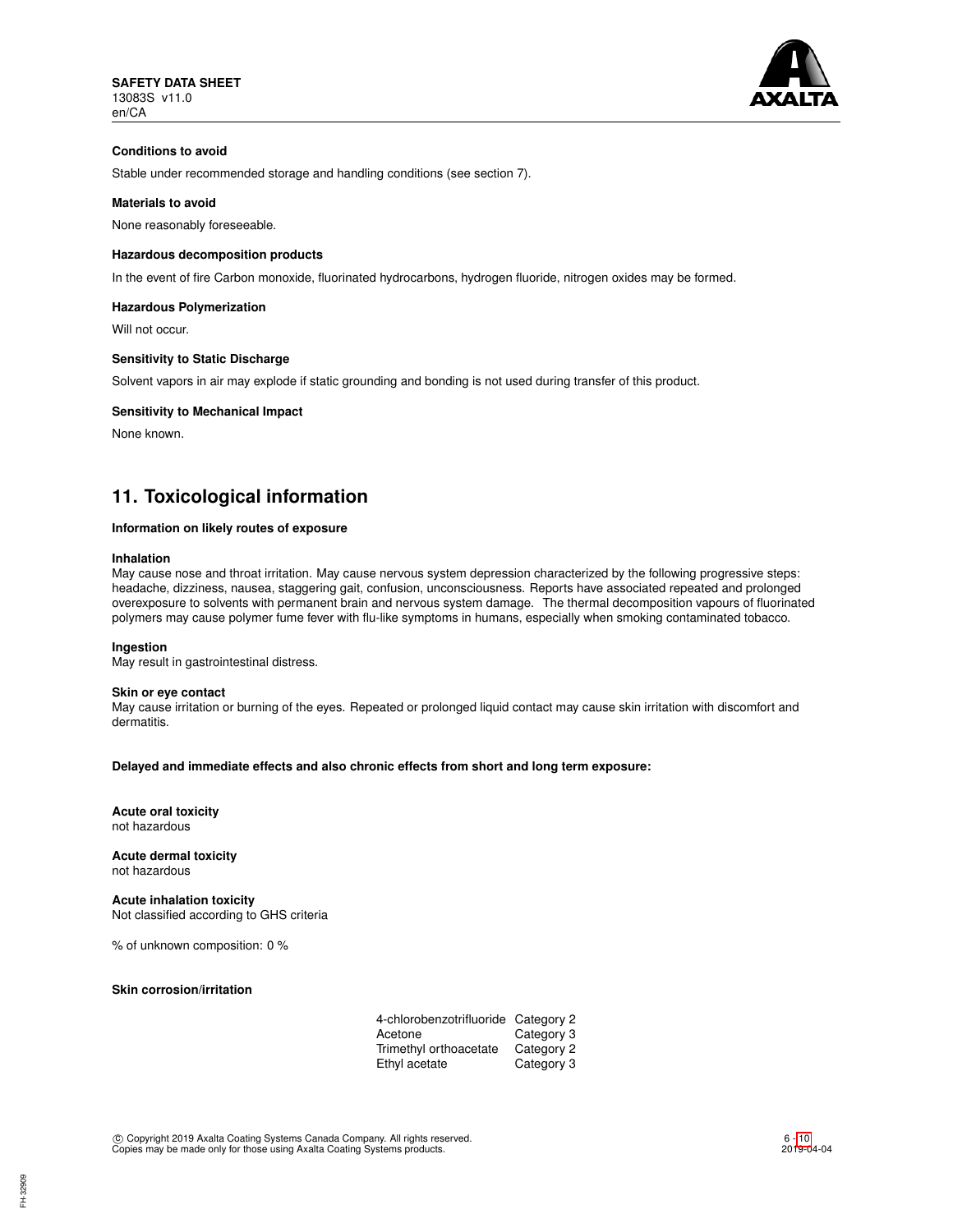

## **Serious eye damage/eye irritation**

| 4-chlorobenzotrifluoride Category 2A |             |
|--------------------------------------|-------------|
| Acetone                              | Category 2A |
| Ethyl acetate                        | Category 2A |

### **Respiratory sensitisation**

Not classified according to GHS criteria

## **Skin sensitisation**

| Bis(1,2,2,6,6-pentamethyl-4-piperidinyl) sebacate                             | Category 1A |
|-------------------------------------------------------------------------------|-------------|
| Trimethyl orthoacetate                                                        | Category 1  |
| Decanedioic acid, methyl 1,2,2,6,6-pentamethyl-4-piperidinyl ester Category 1 |             |

## **Germ cell mutagenicity**

Not classified according to GHS criteria

# **Carcinogenicity**

Not classified according to GHS criteria

# **Toxicity for reproduction**

Not classified according to GHS criteria

## **Target Organ Systemic Toxicant - Single exposure**

• **Inhalation**

**Narcotic effects** Ethyl acetate

## **Target Organ Systemic Toxicant - Repeated exposure**

Not classified according to GHS criteria

### **Aspiration toxicity**

Not classified according to GHS criteria

# **Numerical measures of toxicity (acute toxicity estimation (ATE),etc. )**

No information available.

# **Symptoms related to the physical, chemical and toxicological characteristics**

Exposure to component solvents vapours concentration in excess of the stated occupational exposure limit may result in adverse health effect such as mucous membrane and respiratory system irritation and adverse effect on kidney, liver and central nervous system. Symptoms and signs include headache, dizziness, fatigue, muscular weakness, drowsiness and in extreme cases, loss of consciousness. Through skin resorbtion, solvents can cause some of the effects described here. Repeated or prolonged contact with the preparation may cause removal of natural fat from the skin resulting in non-allergic contact dermatitis and absorption through the skin. The liquid splashed in the eyes may cause irritation and reversible damage.

# **12. Ecological information**

There are no data available on the product itself. The product should not be allowed to enter drains or watercourses.

# **13. Disposal considerations**

# **Provincial Waste Classification**

Check appropriate provincial and local waste disposal regulations for proper classifications.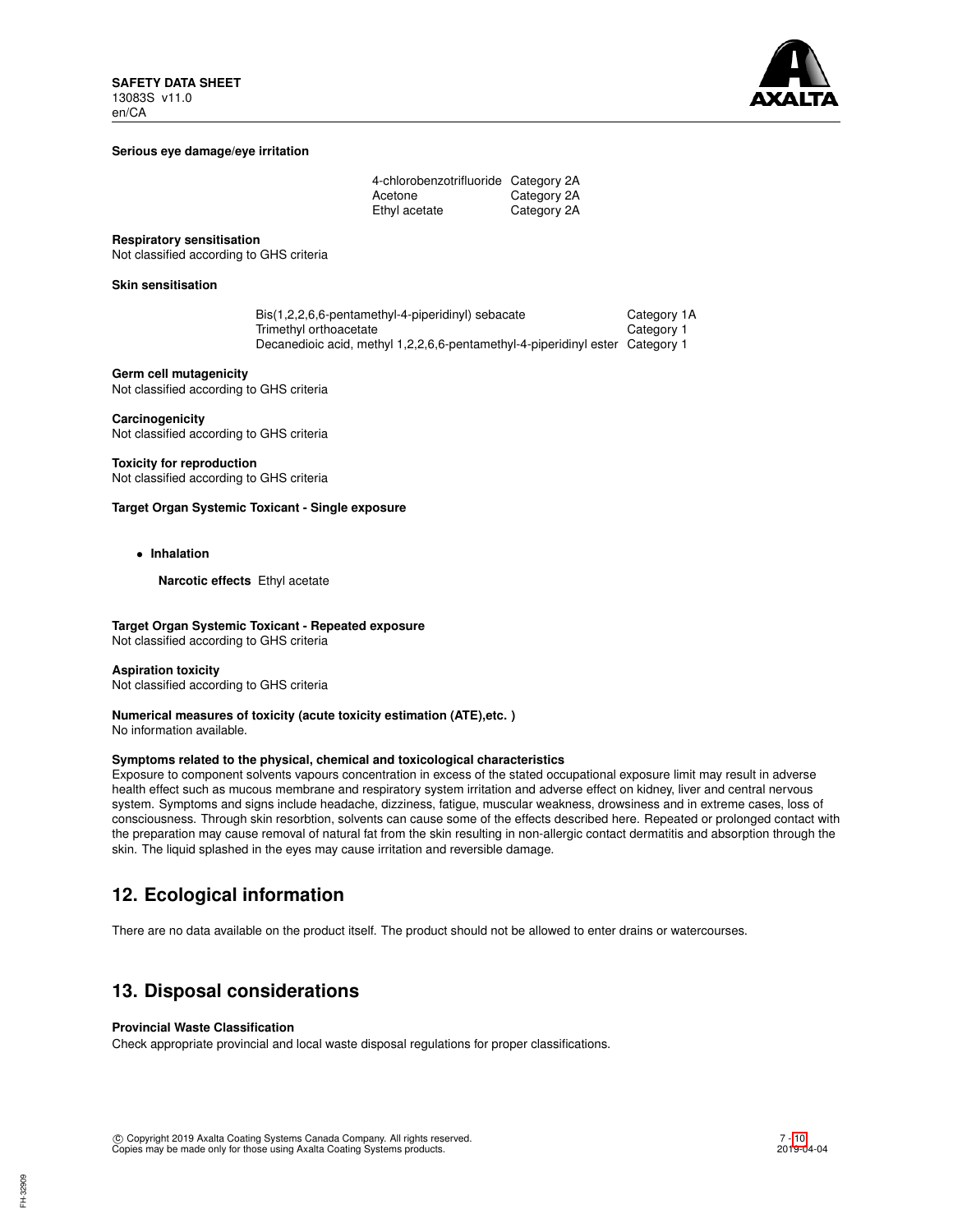

## **Waste Disposal Method**

Do not allow material to contaminate ground water systems. Incinerate or otherwise dispose of waste material in accordance with Federal, State, Provincial, and local requirements. Do not incinerate in closed containers.

# **14. Transport information**

**International transport regulations**

| IMDG (Sea transport)<br>UN number:<br>Proper shipping name:                      | 1263<br>PAINT RELATED MATERIAL                                     |
|----------------------------------------------------------------------------------|--------------------------------------------------------------------|
| Hazard Class:<br>Subsidiary Hazard Class:<br>Packing group:<br>Marine Pollutant: | 3<br>Not applicable.<br>Ш<br>yes [4-chloro-a,a,a-trifluorotoluene] |
| ICAO/IATA (Air transport)<br>UN number:<br>Proper shipping name:                 | 1263<br>PAINT RELATED MATERIAL                                     |
| Hazard Class:<br>Subsidiary Hazard Class: Not applicable.<br>Packing group:      | З<br>н                                                             |
| TDG<br>UN number:<br>Proper shipping name:                                       | 1263<br>PAINT RELATED MATERIAL                                     |
| Hazard Class:<br>Subsidiary Hazard Class:<br>Packing group:                      | З<br>Not applicable.<br>Ш                                          |

# **Matters needing attention for transportation**

Confirm that there is no breakage, corrosion, or leakage from the container before shipping. Be sure to prevent damage to cargo by loading so as to avoid falling, dropping, or collapse. Ship in appropriate containers with denotation of the content in accordance with the relevant statutes and rules.

# **15. Regulatory information**

# **TSCA Status**

In compliance with TSCA Inventory requirements for commercial purposes.

#### **DSL Status**

All components of the mixture are listed on the DSL.

## **Photochemical Reactivity**

Non-photochemically reactive

## **Regulatory information**

|  |                                                                  | ———————————————————— |       |  |                    |     | CERCLA CAA  |      |
|--|------------------------------------------------------------------|----------------------|-------|--|--------------------|-----|-------------|------|
|  | CAS # Ingredient                                                 |                      |       |  | 302 TPQ RQ 311/312 | 313 | RQ(lbs) HAP |      |
|  | 98-56-6 4-chlorobenzotrifluoride                                 | N.                   |       |  | NR NR C.F.P        | N   |             | NR N |
|  | 41556-26-7 Bis(1,2,2,6,6-pentamethyl-                            | N.                   | NR NR |  | A.F                | N   | NR N        |      |
|  | 4-piperidinyl) sebacate<br>127519-17-9 Substituted benzotriazole | N                    | NR NR |  |                    | N   | NR I        |      |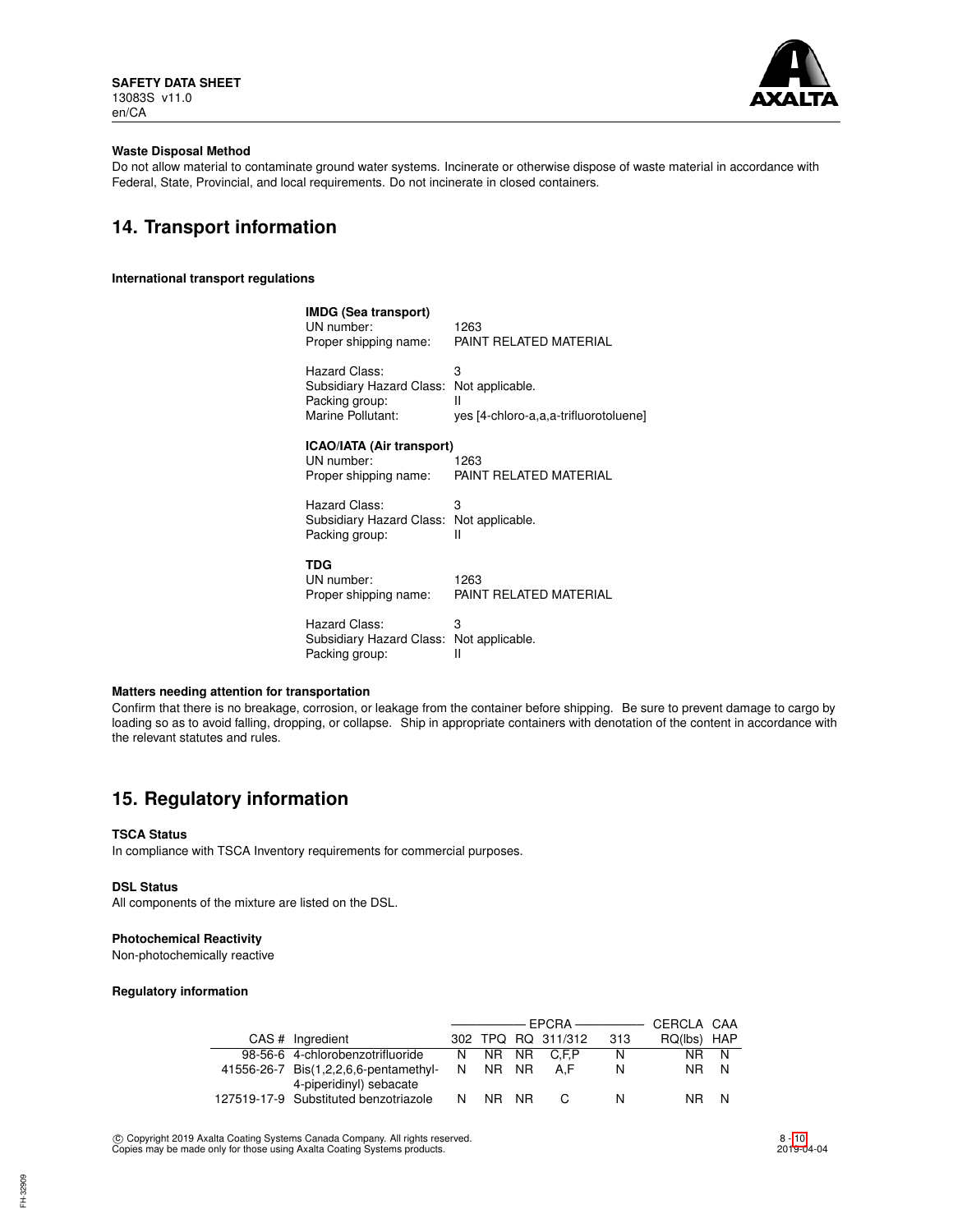**Key:**



|                                                                      |                                                                                                                                                                                                                                                |                                                                                                                                                                                        |   |                |           |                    |     | CERCLA CAA  |   |
|----------------------------------------------------------------------|------------------------------------------------------------------------------------------------------------------------------------------------------------------------------------------------------------------------------------------------|----------------------------------------------------------------------------------------------------------------------------------------------------------------------------------------|---|----------------|-----------|--------------------|-----|-------------|---|
|                                                                      |                                                                                                                                                                                                                                                | CAS # Ingredient                                                                                                                                                                       |   |                |           | 302 TPQ RQ 311/312 | 313 | RQ(lbs) HAP |   |
|                                                                      |                                                                                                                                                                                                                                                | 67-64-1 Acetone                                                                                                                                                                        | N | NR.            | <b>NR</b> | A, C, F            | N   | 5,000       | N |
|                                                                      |                                                                                                                                                                                                                                                | 1445-45-0 Trimethyl orthoacetate                                                                                                                                                       | N | NR.            | NR.       | NA.                | N   | NR.         | N |
|                                                                      |                                                                                                                                                                                                                                                | 82919-37-7 Decanedioic acid, methyl<br>$1,2,2,6,6$ -pentamethyl-4-<br>piperidinyl ester                                                                                                | N | N <sub>R</sub> | <b>NR</b> | N                  | N   | <b>NR</b>   | N |
|                                                                      |                                                                                                                                                                                                                                                | 141-78-6 Ethyl acetate                                                                                                                                                                 | N | NR NR          |           | C.F                | N   | NR.         | N |
| Kev:                                                                 |                                                                                                                                                                                                                                                |                                                                                                                                                                                        |   |                |           |                    |     |             |   |
| <b>EPCRA</b>                                                         |                                                                                                                                                                                                                                                | Emergency Planning and Community Right-to-know Act (aka Title III, SARA)                                                                                                               |   |                |           |                    |     |             |   |
| 302                                                                  |                                                                                                                                                                                                                                                | Extremely hazardous substances                                                                                                                                                         |   |                |           |                    |     |             |   |
| 311/312 Categories $F =$ Fire Hazard                                 |                                                                                                                                                                                                                                                | $A = Acute$ Hazard<br>$R =$ Reactivity Hazard<br>$C =$ Chronic Hazard<br>P = Pressure Related Hazard                                                                                   |   |                |           |                    |     |             |   |
| 313 Information                                                      | Section 313 Supplier Notification - The chemicals listed above with<br>a 'Y' in the 313 column are subject to reporting requirements of<br>Section 313 of the Emergency Planning and Community<br>Right-to-Know act of 1986 and of 40 CFR 372. |                                                                                                                                                                                        |   |                |           |                    |     |             |   |
| <b>CERCLA</b><br><b>HAP</b><br><b>TPQ</b><br><b>RQ</b><br>NA.<br>NR. | not available<br>not regulated                                                                                                                                                                                                                 | Comprehensive Emergency Response, Compensation and Liability Act of 1980.<br>Listed as a Clean Air Act Hazardous Air Pollutant.<br>Threshold Planning Quantity.<br>Reportable Quantity |   |                |           |                    |     |             |   |

# **16. Other information**

HMIS rating H: 2 F: 3 R: 1

Glossary of Terms:

ACGIH | American Conference of Governmental Industrial Hygienists.<br>
IARC | International Agency for Research on Cancer.

- IARC | International Agency for Research on Cancer.<br>NTP | National Toxicology Program.
- NTP | National Toxicology Program.<br>
OEL | Occupational Exposure Limit
- Occupational Exposure Limit
- OSHA | Occupational Safety and Health Administration.
- STEL Short term exposure limit<br>TWA Time-weighted average.
- TWA Time-weighted average.<br>PNOR Particles not otherwise re
- Particles not otherwise regulated.
- PNOC | Particles not otherwise classified.

NOTE: The list (above) of glossary terms may be modified.

Notice from Axalta Coating Systems :

The document reflects information provided to Axalta Coating Systems by its suppliers. Information is accurate to the best of our knowledge and is subject to change as new data is received by Axalta Coating Systems. Persons receiving this information should make their own determination as to its suitability for their purposes prior to use.

The information on this Safety Data Sheet relates only to the specific material designated herein and does not relate to use in combination with any other material or in any process.

SDS prepared by: Axalta Coating Systems Regulatory Affairs

Report version